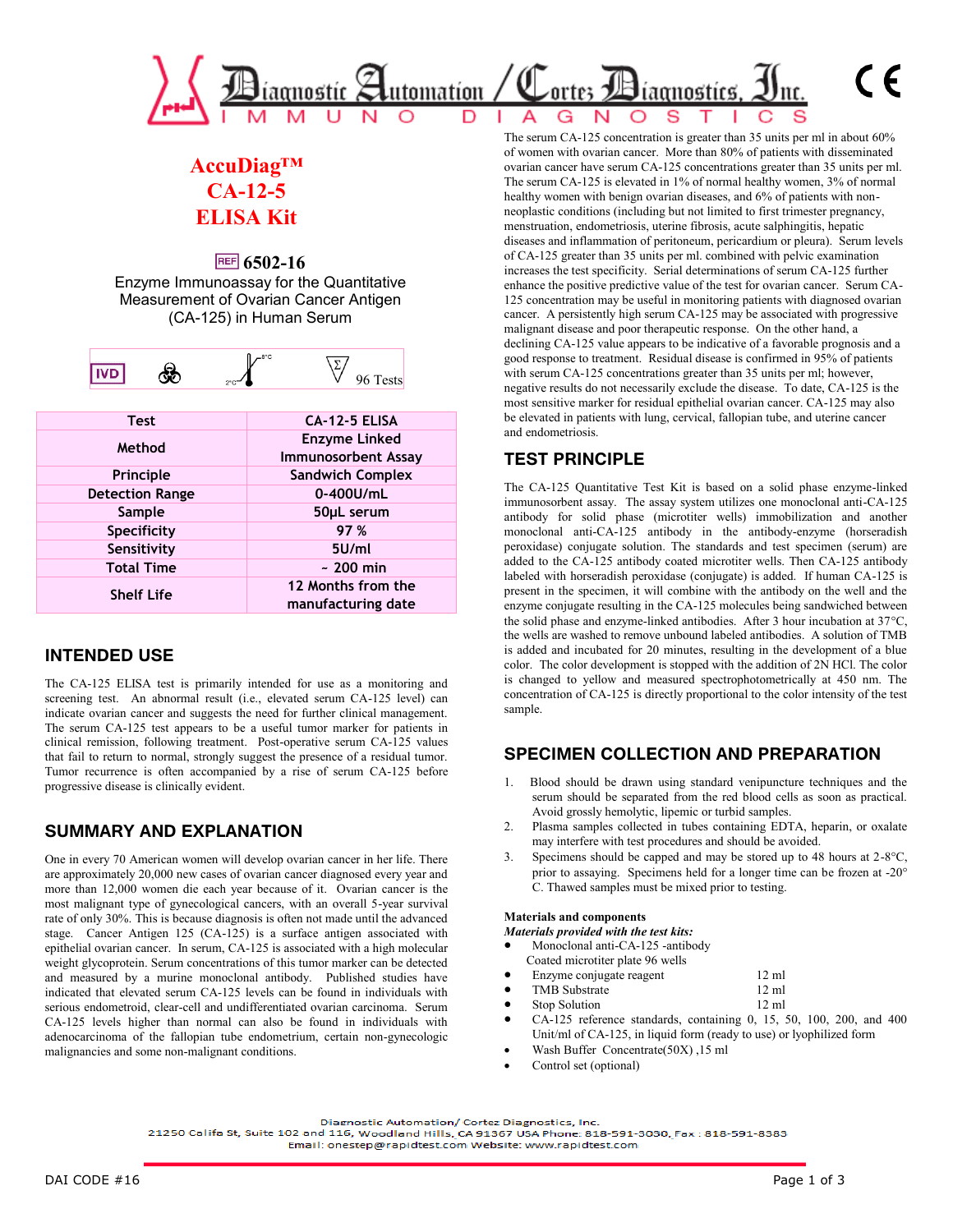

#### *Materials required but not provided:*

- Precision pipettes:  $40 \mu$ I-200 $\mu$ I, 200-1000 $\mu$ I
- Disposable pipette tips
- Distilled water
- Vortex mixer
- Absorbent paper or paper towel
- Microtiter plate reader
- Graph paper

#### **REAGENT PREPARATION**

- All reagents should be brought to room temperature  $(18-22^{\circ}C)$  and mixed by gently inverting or swirling prior to use. Do NOT induce foaming.
- If reference standards are lyophilized, reconstitute each standard with 0.5 ml distilled water. Allow the reconstituted material to stand for at least 20 minutes. Reconstituted standards should be sealed and stored at 2-8 °C.
- Dilute 1 volume of Wash Buffer Concentrate(50x) with 49 volumes of distilled water. For example, dilute 15 ml of Wash Buffer (50x) into 735 ml of distilled water to prepare 750 ml of washing buffer (1x). Mix well before use.

### **ASSAY PROCEDURE**

- 1. Secure the desired number of coated wells in the holder. Dispense  $50\mu$ l of CA-125 standards, specimens, and controls into the appropriate wells. Gently but thoroughly mix for 10 seconds.
- 2. Dispense 100µl of enzyme conjugate reagent into each well. Mix gently for 30 seconds. It is very important to have a complete mixing in this step. Incubate at 37°C for 3 hours.
- 3. Remove the incubation mixture by emptying the plate content into a waste container. Rinse and empty the microtiter plate 5 times with washing buffer (1X). Strike the microtiter plate sharply onto absorbent paper or paper towels to remove all residual water droplets.
- 4. Dispense **100**l of TMB substrate into each well. Gently mix for 10 seconds. Incubate at room temperature for 20 minutes.
- 5. Stop the reaction by adding 100µl of Stop Solution to each well. Gently mix for 10 seconds until the blue color completely changes to yellow.
- 6. Read the optical density at 450nm with a microtiter plate reader within 15 minutes.

#### *Important Note*:

- The wash procedure is critical. Insufficient washing will result in poor precision and falsely elevated absorbance readings.
- 2. It is recommended that no more than 32 wells be used for each assay run if manual pipetting is used, since pipetting of all standards, specimens and controls should be completed within 5 minutes. A full plate of 96 wells may be used if automated pipetting is available.
- 3. Duplication of all standards and specimens, although not required, is recommended.

#### **RESULTS**

Calculate the mean absorbance value for each set of CA-125 reference standards, specimens and controls. Construct a standard curve by plotting the mean absorbance obtained from each reference standard against its concentration in units per ml on linear graph paper, with absorbance values on the vertical or Y axis and concentrations on the horizontal or X axis. Use the mean absorbance values for each specimen to determine the corresponding concentration of CA-125 in units per ml from the standard curve. Any diluted specimens must be corrected by the appropriate dilution factor.

#### **Example of standard curve**

Results of a typical standard run with optical density reading at 450nm shown in the Y axis against CA-125 concentrations shown in the X axis.

| $CA-12-5$ Values (U/ml) | Absorbance (450nm) |
|-------------------------|--------------------|
| $\theta$                | 0.010              |
| 15                      | 0.105              |
| 50                      | 0.347              |
| 100                     | 0.703              |
| 200                     | 1.411              |
| 400                     | 2.437              |

This standard curve is for the purpose of illustration only, and should not be used to calculate unknowns. Each user should obtain his or her own standard curve and data.



#### **Expected values and sensitivity**

Healthy women are expected to have CA-12-5 assay values below 35 U/ml. The minimum detectable concentration of CA-12-5 in this assay is estimated to be 5  $U/ml$ 

#### **LIMITATIONS OF THE PROCEDURE**

There are some limitations of the assay:

- 1) As with all diagnostic tests, a definite clinical diagnosis should not be based on the results of a single test, but should only be made by the physician after all clinical and laboratory findings have been evaluated.
- 2) Studies have implicated possible interference in immunoassay results in some patients with known rheumatoid factor and antinuclear antibodies. Serum samples from patients who have received infusions containing mouse monoclonal antibodies for diagnostic or therapeutic purposes, may contain antibody to mouse protein (HAMA). Although we have added some agents to avoid the interferences, we cannot guarantee it will eliminate all the effects of that.

#### **STORAGE**

- Unopened test kits should be stored at 2-8°C upon receipt and the microtiter plate should be kept in a sealed bag with desiccants to minimize exposure to damp air. The test kit may be used throughout the expiration date of the kit. Refer to the package label for the expiration date.
- 2. Opened test kits will remain stable until the expiring date shown, provided it is stored as prescribed above.
- 3. A microtiter plate reader with a bandwidth of 10nm or less and an optical density range of 0-2.5 OD or greater at 450nm wavelength is acceptable for use in absorbance measurement.

Diagnostic Automation/ Cortez Diagnostics, Inc.

21250 Califa St, Suite 102 and 116, Woodland Hills, CA 91367 USA Phone: 818-591-3030, Fax : 818-591-8383

Email: onestep@rapidtest.com Website: www.rapidtest.com